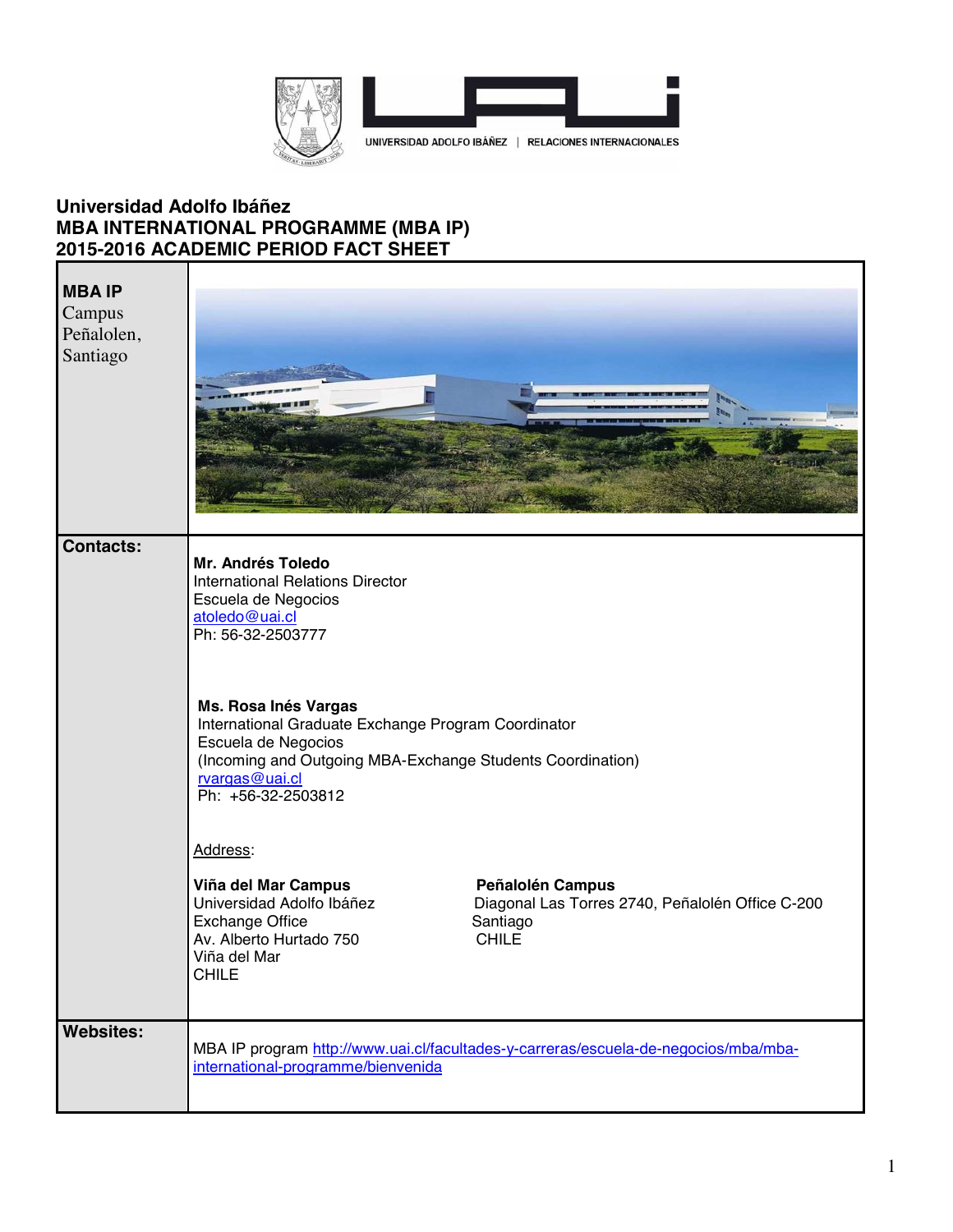| <b>Academic</b>                            | <b>MBA International Programme</b>                                                                                                                                                                                                                                                                                                                                                                                                                                                                                                                                                                                                                                                                          |  |
|--------------------------------------------|-------------------------------------------------------------------------------------------------------------------------------------------------------------------------------------------------------------------------------------------------------------------------------------------------------------------------------------------------------------------------------------------------------------------------------------------------------------------------------------------------------------------------------------------------------------------------------------------------------------------------------------------------------------------------------------------------------------|--|
| Program:                                   | *Description                                                                                                                                                                                                                                                                                                                                                                                                                                                                                                                                                                                                                                                                                                |  |
|                                            | The MBA-IP is a one-year full-time program consisting of 5 modules besides an initial one-week                                                                                                                                                                                                                                                                                                                                                                                                                                                                                                                                                                                                              |  |
|                                            | module. Its 4 first modules contain mandatory or core courses while the last one includes                                                                                                                                                                                                                                                                                                                                                                                                                                                                                                                                                                                                                   |  |
|                                            | elective courses.                                                                                                                                                                                                                                                                                                                                                                                                                                                                                                                                                                                                                                                                                           |  |
| <b>Application</b><br><b>Requirements:</b> | To apply to the MBA IP exchange program, students should currently be enrolled in an MBA at<br>one of the universities with which UAI has in force exchange program agreements with.                                                                                                                                                                                                                                                                                                                                                                                                                                                                                                                        |  |
| <b>Application</b>                         | * Student Application Form                                                                                                                                                                                                                                                                                                                                                                                                                                                                                                                                                                                                                                                                                  |  |
| documents<br>required:                     | * Curriculum Vitae<br>* A recent academic transcript, issued by the applicant's university, in Spanish or English                                                                                                                                                                                                                                                                                                                                                                                                                                                                                                                                                                                           |  |
|                                            | * 2 passport-size photos                                                                                                                                                                                                                                                                                                                                                                                                                                                                                                                                                                                                                                                                                    |  |
|                                            | The original documents must be sent by the applicant to the address indicated in the Student<br>Application Form.                                                                                                                                                                                                                                                                                                                                                                                                                                                                                                                                                                                           |  |
| <b>Tuition Fee:</b>                        | The students from partner universities will not have to pay tuition fee for their exchange period at<br>UAI.                                                                                                                                                                                                                                                                                                                                                                                                                                                                                                                                                                                                |  |
| <b>Courses:</b>                            | According to the program requirements, the course selection indicated in the Student Application<br>Form will have to be approved by the academic committee of the MBA IP.                                                                                                                                                                                                                                                                                                                                                                                                                                                                                                                                  |  |
|                                            | The MBA IP course list is displayed on the "Guidelines to Apply"                                                                                                                                                                                                                                                                                                                                                                                                                                                                                                                                                                                                                                            |  |
| <b>Nomination</b><br>Dates:                | For applicant nominations, please email names, profiles and the terms to enroll at UAI directly<br>to Mrs. Rosa Inés Vargas, International Exchange Program Coordinator, (Incoming and<br>Outgoing MBA-Exchange Student Coordination)<br>rvargas@uai.cl<br>Deadlines (Regular Nominations)                                                                                                                                                                                                                                                                                                                                                                                                                  |  |
|                                            | For Modules between August, 2015 and January, 2016: Nomination deadline: Mayo, 2015                                                                                                                                                                                                                                                                                                                                                                                                                                                                                                                                                                                                                         |  |
|                                            | For Modules between March and August, 2016: Nomination deadline: December, 2015<br><b>Note: Exceptional nomination upon request</b>                                                                                                                                                                                                                                                                                                                                                                                                                                                                                                                                                                         |  |
| <b>Application</b><br>Deadlines:           | 45 days before the starting date of the relevant module.                                                                                                                                                                                                                                                                                                                                                                                                                                                                                                                                                                                                                                                    |  |
| Grading<br>System:                         | The grading scale ranges from 1.0 (lowest) to 10.0 (highest), being 6.0 the minimum grade for<br>approval.                                                                                                                                                                                                                                                                                                                                                                                                                                                                                                                                                                                                  |  |
| Language of<br>Instruction:                | Spanish                                                                                                                                                                                                                                                                                                                                                                                                                                                                                                                                                                                                                                                                                                     |  |
| <b>Campus</b><br>facilities                | The Graduate School Building of Adolfo Ibanez University is nestled on the slopes of the<br>Peñalolén Hills, set apart from daily routines where nature offers an ideal atmosphere to study.<br>Auditorium-style classroom are full equipped with the last technology. The Graduate School<br>library, meant for the exclusive use of graduate students, includes group study rooms and first-<br>class infrastructure that meets the highest international standards.<br>Libraries, dining, lockers, gym and sports. The campus is convenient and accessible 30-<br>minutes drive from Santiago's financial district, campus Buses Provide free daily<br>services for students, from the Subways stations. |  |